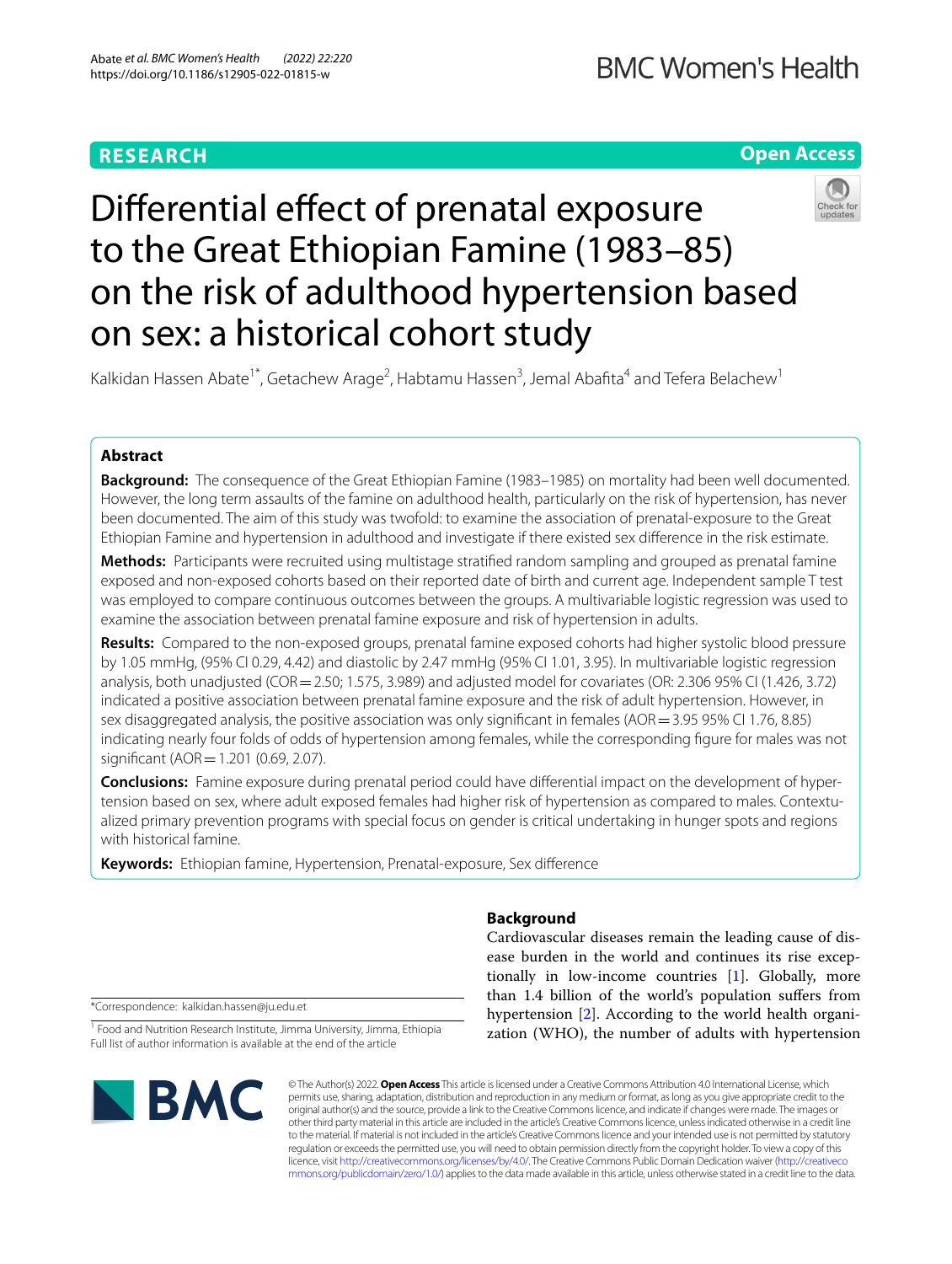increased from 594 million in 1975 to 1.13 billion in 2015, with an increase seen largely in low- and middleincome countries  $[3]$  $[3]$ . The rise in prevalence of hypertension and other chronic illness in low-income countries is becoming a growing concern for the health care system which is already overburdened by conventional infectious disease and undernutrition [\[1](#page-5-0)[–4](#page-5-3)].

Knowledge on the impact of risk factors on hypertension including unhealthy diet, physical inactivity, consumption of tobacco and alcohol, overweight/obesity, family history of hypertension is well articulated in the past and supported by up-to-date evidence [\[3](#page-5-2), [4](#page-5-3)]. Unfortunately, there has been marked increase in the distribution of these risk factors at par with the ongoing economic transitions in developing countries bringing a novel threat without precedent for their poor health care system [[5,](#page-5-4) [6](#page-5-5)]. More importantly, the changes in dietary pattern (nutrition transition) which involve consumption of more palatable energy-dense diets containing snack foods, carbonated sweetened beverages, commercially available alcoholic beverages, accompanied by urban lifestyle is believed to be the major precursor of the rise in overweight/obese population, consequently resulting in higher risk of hypertension [\[3](#page-5-2), [7\]](#page-5-6).

Apart from the above established risk factors, the impact of the long-term efect of adverse prenatal environment on the development of hypertension during adulthood cannot be ignored, especially in settings known for past history of repeated famine and starvation  $[8-10]$  $[8-10]$ . As it was first illustrated by "The Barker hypothesis" (1990), an adverse nutrition in early life, including prenatally as measured by birth weight, increased susceptibility to obesity, diabetes, insulin insensitivity, hypertension, and hyperlipidemia and complications that include coronary heart disease and stroke [\[11\]](#page-5-9). In line with Barker, few studies documented higher proportion of hypertension among adults who had survived early life adversaries including famine [\[9](#page-5-10), [12–](#page-5-11)[20\]](#page-5-12). However, there still existed studies which reported null association between early-life famine exposure and adulthood hypertension warranting further investigation on the matter [[21–](#page-5-13)[23](#page-5-14)].

The Great Ethiopian Famine (1983 to 1985) is one of the worst disaster in living memory of the recent human history, which left 1.2 million dead, 2.5 million people internally displaced and nearly 200,000 children orphaned [\[24](#page-6-0), 25. Though the mortality and socio-economic impact of the famine have been well documented, the long term sequel of the assaults on adulthood health including the risk of hypertension has never been elucidated. Hence, primarily we set out to examine the association of prenatal famine exposure and risk of adulthood hypertension among the survivors of the great Ethiopian famine. In the meantime, we also aimed to investigate if there existed sex diference in risk of hypertension among the survived adults, given the importance of consideration of gender in public health interventions  $[5-7]$  $[5-7]$  $[5-7]$ .

## **Methods and materials**

## **Study setting, design and period**

A historical cohort study was conducted in Raya Kobo District, Wollo, Ethiopia, to investigate the efect of early life famine exposure on risk of hypertension among adults. Raya Kobo District is found 408 km from Bahirdar the capital city of Amhara regional state. The district has the total population of more than of 228,798 of whom  $147,837$  (64.62%) are females [\[26](#page-6-2)]. The district has 36 kebeles (the lowest local administrative units) of which 32 were rural. Raya Kobo is the epicentre of the 1983–1985 Ethiopian famine  $[24, 25, 27]$  $[24, 25, 27]$  $[24, 25, 27]$  $[24, 25, 27]$  $[24, 25, 27]$  $[24, 25, 27]$ . The study was conducted in the period of March 15 to April 30, 2019.

#### **Population and sampling procedures**

Adults who were born between 1983 and 1985 were source population while the study population were those exposed to the Ethiopian great famine during their prenatal life. Those who were geographically displaced during the famine, physically disabled participants with deformity (Kyphosis, Scoliosis, and limb deformity), lactating and pregnant women were excluded. The sample size was calculated by applying two population proportion formula using Epi-Info version 7 and taking type one error 5%, 80% power, a design efect of 2, 5% non-response rate and a 1:1 ratio of exposed group to non-exposed group  $(r=1)$ . Assuming the proportion of hypertension in prenatal exposed group (27%) and non-exposed group (13%) from a study conducted in Biafran Famine study in Nigeria [\[19](#page-5-15)].

Multistage stratifed random sampling technique was used to recruit our sample. North Wollo zone has 32 rural Districts and 4 town administrators. First, one third of Raya kobo District and Raya kobo town Kebeles was selected. Then baseline survey was conducted on selected Kebeles to identify eligible participants and a sampling frame was prepared. Finally, study participants were selected from each kebeles using simple random sampling method from the prepared registration book (Additional fle [1](#page-5-16)).

#### **Famine exposure status**

Study participants were categorized into prenatal famine exposed and non-exposed cohorts based on their birth dates and age. Accordingly, study participants who were born from August 8, 1983 to August 30, 1985 (aged 34–36 years) were classifed as prenatal exposed cohorts. Study participants who were born from September 8,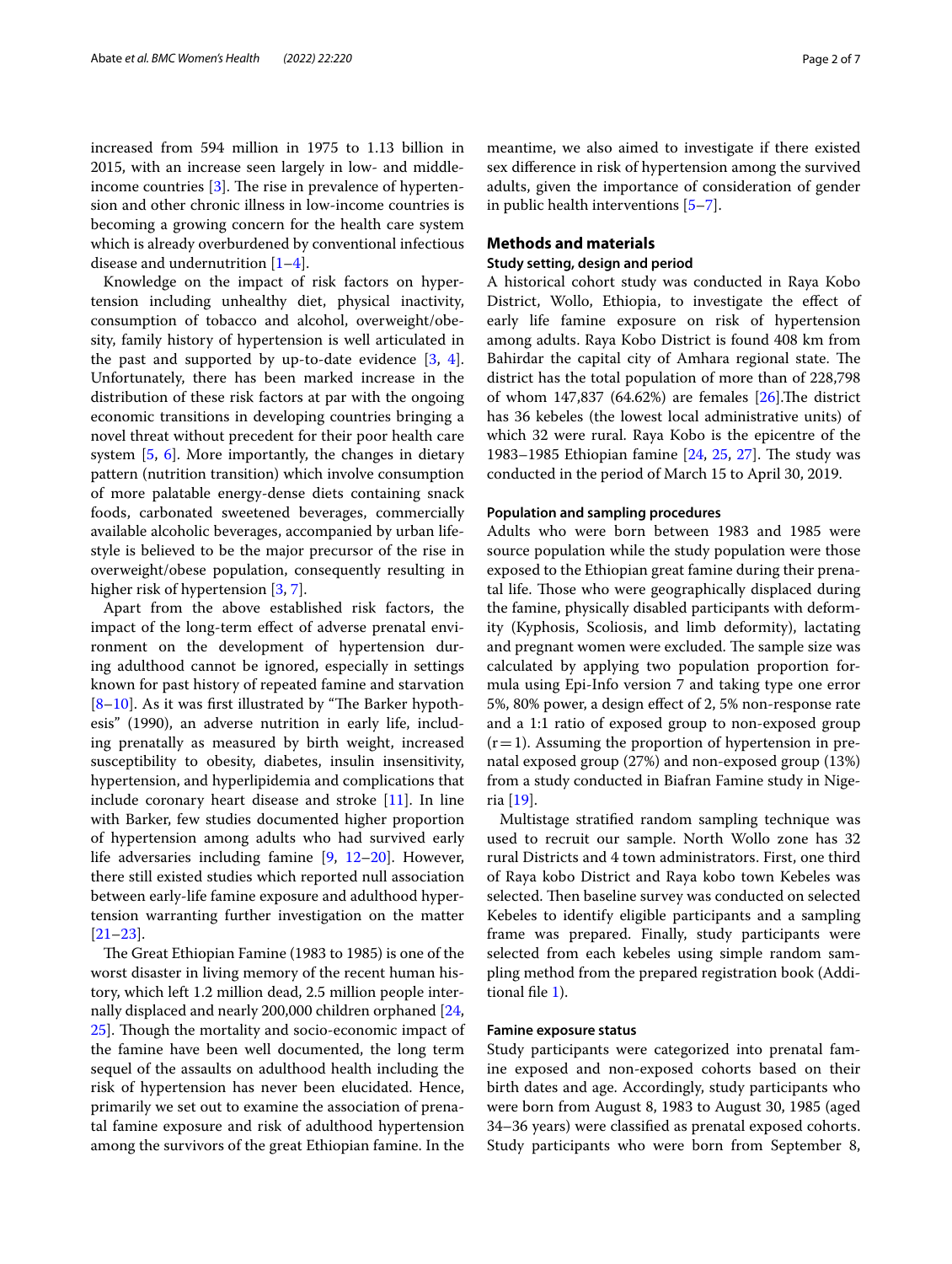1987 to October 8, 1988 (aged 30–32 years) were classifed as the non-exposed cohorts. In order to reduce misclassifcation, a one-year transition time (washout time) was considered and hence, adults who were born between September 8, 1986 and August 30 1, 1987 were excluded (Additional fle [2](#page-5-17)).

#### **Measurements and variables**

The WHO steps instrument inform our entire standard operating procedures for data collection  $[28]$  $[28]$  The outcome of interest, hypertension, was determined by either participant report of current use of anti-hypertensive medication or through direct blood pressure (BP) measurement records where the diastolic blood pressure (DBP) $\geq$ 85 mmHg or systolic blood pressure  $(SBP) \geq 130$  mmHg in at least three measurements and confrmed in a follow-up visit or a previous diagnosis of hypertension by a clinician is considered hypertension [[29\]](#page-6-5). Blood pressure was measured by trained professional nurses in triplicate using digital apparatus after 20 min of rest of participants contact. The subsequent measurements were done 5 min apart. During data analysis the average BP reading was taken for fnal analysis. Weight was measured and recorded to the nearest 100 g (g) using portable battery operated Seca<sup>®</sup> digital scale and height to the nearest 0.1 cm (cm) using a stadiometer (Seca®, Germany) with the participants positioned at the Frankfurt Plane.Weight and height were measured in triplicates; average values were taken. To minimize interobserver error, standardization exercise was done and the scale was checked read zero and calibrating using an object of known weight before measurement.

#### **Assessment of covariates**

Socio-demographic information, family and personal history of chronic illness, lifestyle factors including cigarette smoking, alcohol drinking, Khat chewing, physical activity, and diet pattern were collected during face-to-face interviews by trained interviewers. Household wealth status was assessed by asking about household assets and utilities were used finally to generate household wealth index [[30](#page-6-6)]. Physical activity was assessed using the International Physical Activity Questionnaire (IPAQ) and categorized as low, medium and high  $[31]$  $[31]$  $[31]$ . Dietary pattern was assessed using qualitative food frequency questionnaire (FFQ) composed of 38 food items covering the main foods consumed in the study area  $[32, 33]$  $[32, 33]$  $[32, 33]$  $[32, 33]$  $[32, 33]$ . The food frequency questionnaire (FFQ) was pre-tested on 45 study participants and reliability was checked (Cronbach's α  $coefficient = 0.80$ . Participants' use of the specified substances (smoking, drinking and Khat chewing) in the past 3 months was considered as current use [[34\]](#page-6-10). Family history of diabetes mellitus/ hypertension was assessed from the response of grandparents, mother/ father and siblings only.

#### **Data management and analysis**

The data were checked for inconsistencies and completeness before entered and then double entered using EpiData software version 3.1 and transported to SPSS software version 23 for analysis. Data were edited and cleaned by running a simple frequency, cross tabulations and sorting to check for inconsistencies, completeness and outliers. Data are presented as mean and standard deviation  $(\pm SD)$  for continuous variables, and proportion (%) for categorical variables.

Group diferences between exposed and non-exposed cohort were tested using independent T-test for continuous variables with normal distribution and chi-square test for categorical variables. Principal component analysis was done to generate household wealth tertiles by asking about household assets and utilities. K-means cluster analysis was used to assess dietary pattern. Finally two major dietary patterns were identifed as healthy and unhealthy dietary pattern based on the participant's fruits and vegetable consumption.

Binary logistic regression analysis was used to obtain the crude and adjusted odds ratios (OR) with 95% confdence interval (CI) and for evaluation of association between prenatal famine exposure, possible confounder and hypertension. We also disaggregate the analyses by creating independent dummy variable (female exposed and male exposed) to evaluate the diferential efect of famine exposure based on sex on risk of hypertension. All analyses were two-sided and  $p$ -value < 0.05 was considered as statistically signifcant.

## **Results**

#### **Study participants**

A total of 700 study participants (350 prenatal famine exposed and 350 non-exposed) were included. Among the covariates Sex ( $p=0.006$ ), educational status  $(p=0.001)$  and physical activity  $(p=0.005)$  were different among the famine exposed and non-exposed groups. However, no signifcant diferences were observed on body mass index, residence, and wealth tertiles, dietary consumption, smoking status, alcohol intake and Khat chewing among the two cohorts (Table [1\)](#page-3-0).

The prevalence of hypertension among study participants in famine exposed and non-exposed group were 64 (18.3%) and 31 (8.9%), respectively. Independent T test indicate, compared to non-exposed groups, prenatal famine exposed cohorts had higher systolic blood pressure by 1.05 mmHg, (95% CI 0.29, 4.42, P=0.025) and diastolic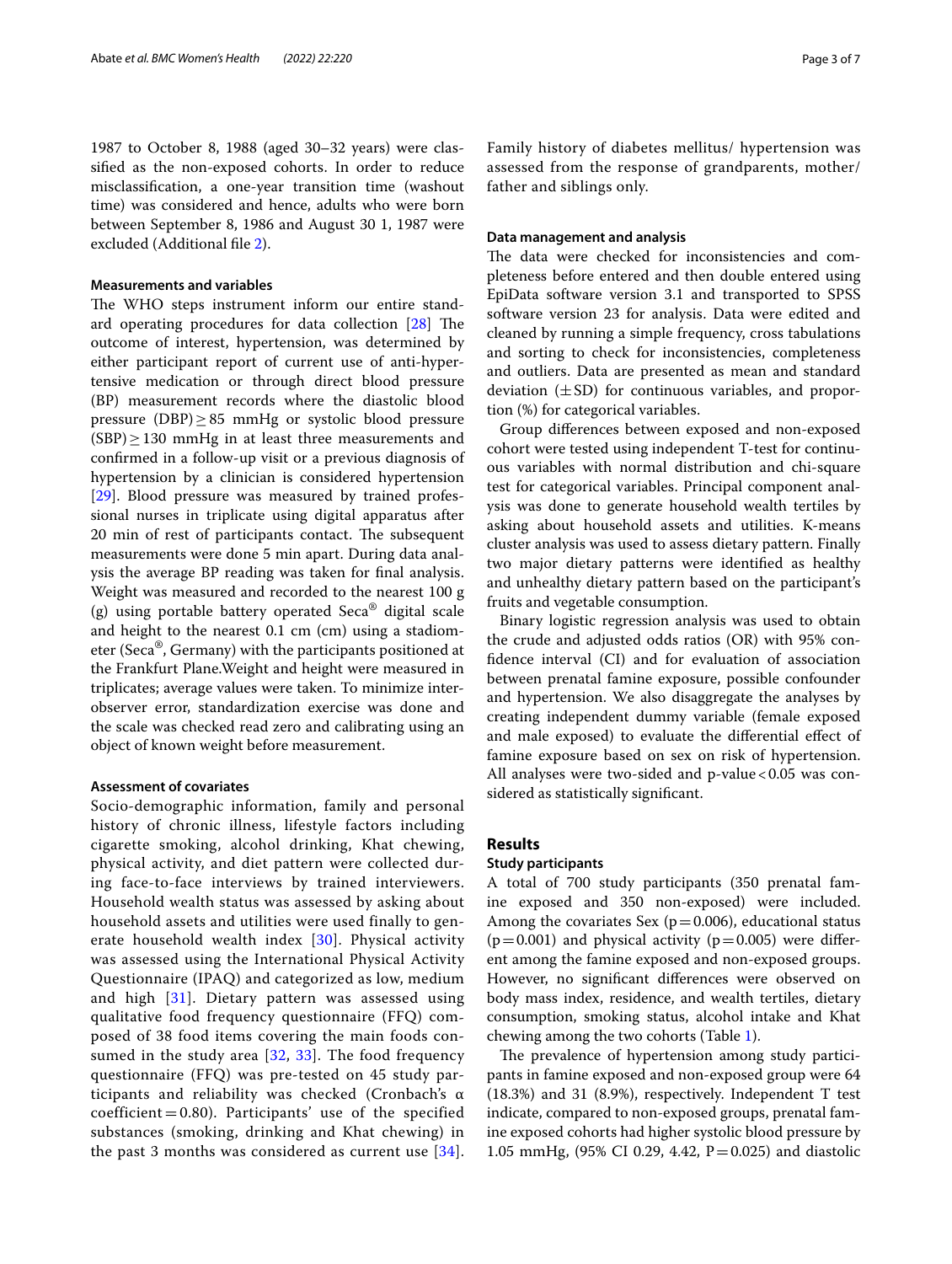| <b>Variables</b>          | Total N (%) | Prenatal-exposed n (%) | Non-exposed n (%) | pa    |
|---------------------------|-------------|------------------------|-------------------|-------|
| Sex                       |             |                        |                   |       |
| Female                    | 375 (53.6)  | 206 (54.9)             | 169(45.1)         | 0.006 |
| Male                      | 325 (46.4)  | 144 (44.3)             | 181 (55.7)        |       |
| Residence                 |             |                        |                   |       |
| Urban                     | 123 (17.6)  | 70 (56.9)              | 53 (43.1)         | 0.112 |
| Rural                     | 577 (82.4)  | 280 (48.5)             | 297 (51.5)        |       |
| <b>Educational status</b> |             |                        |                   |       |
| Cannot read and write     | 227 (32.4)  | 140(61.7)              | 87 (38.3)         | 0.001 |
| Primary school            | 152 (21.7)  | 86 (56.6)              | 66 (43.4)         |       |
| Secondary school          | 188 (26.9)  | 72 (38.3)              | 116(61.7)         |       |
| Above secondary school    | 133 (19.0)  | 52 (39.1)              | 81 (60.9)         |       |
| Wealth tertiles           |             |                        |                   |       |
| Poor                      | 232 (33.1)  | 124 (53.4)             | 108 (46.6)        | 0.438 |
| Medium                    | 193 (27.6)  | 93 (48.2)              | 100 (51.8)        |       |
| Rich                      | 275 (39.3)  | 133 (48.4)             | 142 (51.6)        |       |
| Physical activity level   |             |                        |                   |       |
| Low                       | 146 (20.9)  | 69 (47.3)              | 77 (52.7)         | 0.005 |
| Moderate                  | 328 (46.9)  | 148 (45.1)             | 180 (54.9)        |       |
| High                      | 226 (32.3)  | 133 (58.8)             | 93 (41.2)         |       |
| Dietary consumption       |             |                        |                   |       |
| Unhealthy                 | 605 (86.4)  | 297 (49.1)             | 308 (50.9)        | 0.27  |
| Healthy                   | 95 (13.6)   | 53 (55.8)              | 42 (44.2)         |       |
| Alcohol drinking          |             |                        |                   |       |
| Yes                       | 466 (66.6)  | 227(48.7)              | 239(51.3)         | 0.336 |
| No                        | 234(33.4)   | 123(52.6)              | 111(47.4)         |       |
| Khat chewing              |             |                        |                   |       |
| Yes                       | 60(8.6)     | 29 (48.3)              | 31(51.7)          | 0.893 |
| <b>No</b>                 | 640 (91.4)  | 321 (50.2)             | 319 (49.8)        |       |
| Smoking                   |             |                        |                   |       |
| Yes                       | 19(2.7)     | 8(42.1)                | 11(57.9)          | 0.642 |
| No                        | 681 (97.3)  | 342(50.2)              | 339 (49.8)        |       |

<span id="page-3-0"></span>**Table 1** Basic characteristics of the study participants by famine exposure Status, in North Wollo Zone, Northeast Ethiopia, 2019  $(n=700)$ 

<sup>a</sup> Pearson's chi-square test

by 2.47 mmHg (95% CI 1.01, 3.95). In contrast, no diference in body mass index (BMI) was found between the groups ( $P = 0.514$ ). (Table [2](#page-3-1)).

In the multivariable logistic regression analysis, all the three models: 1) the unadjusted model (Model 1:  $COR = 2.50; 1.57, 3.98, 2)$  adjusted model for covariates

<span id="page-3-1"></span>**Table 2** Blood pressure and BMI by exposure to the Great Ethiopian Famine of 1983–1985 in North Wollo Zone, Northeast Ethiopia, 2019

| <b>Variables</b>          | Exposed $(N = 350)$ | Non-exposed $(N = 350)$ | Mean difference 95% CI | p value |
|---------------------------|---------------------|-------------------------|------------------------|---------|
| SBP (mmHg), mean $\pm$ SD | $116.25 \pm 14.65$  | $113.89 \pm 13.09$      | 1.05(0.29,4.42)        | 0.025   |
| DBP (mmHg), mean $\pm$ SD | $77.90 \pm 10.07$   | $75.42 \pm 9.80$        | 2.477(1.01.3.95)       | 0.001   |
| BMI ( $kg/m2$ )           | $23.03 + 4.15$      | $22.65 \pm 4.03$        |                        | 0.514   |
| Hypertension n (%) (yes)  | 64(18.3)            | 31(8.9)                 |                        | 0.0004  |

SBP=systolic blood pressure; DBP=diastolic blood pressure; BMI=Body mass index P-value-represents tests of independent t-test for continuous variables or χ2-test for categorical variables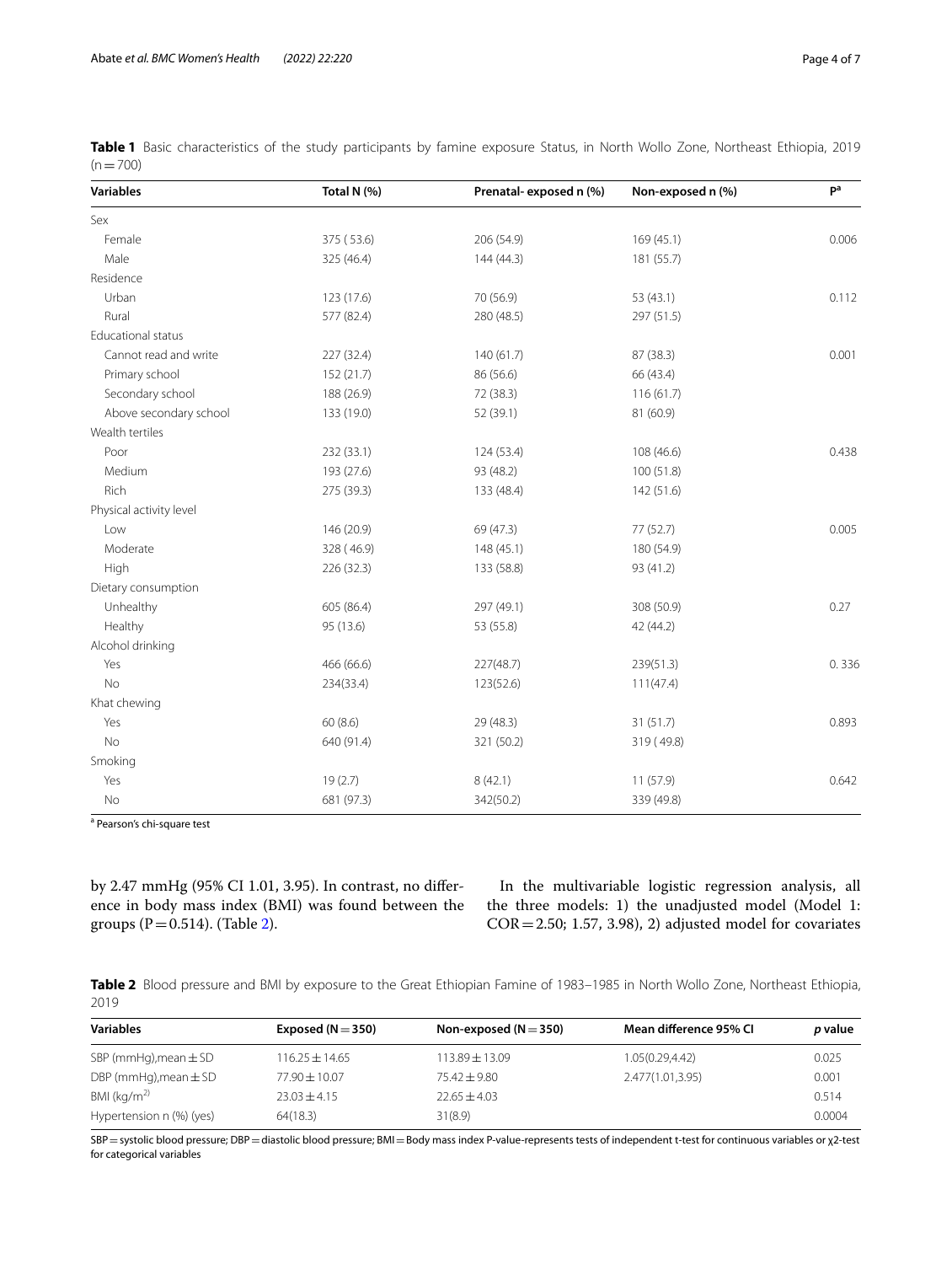including age, residence, physical activity, dietary consumption, smoking status, alcohol consumption, Khat chewing and BMI (Model 2: AOR; 2.33; 1.44, 3.77) and the fnal model (Model 3: adjusted for covariates in Model 2, family history of hypertension and diabetes mellitus (AOR: 2.30 95% CI 1.42, 3.72) indicated a positive association between prenatal famine exposure and risk of hypertension during adulthood (column 1, Table [3](#page-4-0)). However, in all models, stratifed by sex while adjusted for the same covariates, these positive associations were signifcant only in females (columns 2 and 3, Table [3\)](#page-4-0). Accordingly, the fnal model indicate that famine exposed female adults had nearly four folds of odds of developing hypertension  $(AOR = 3.95 95\% \text{ CI } 1.76, 8.85)$ while males were not  $(AOR = 1.201; 0.69, 2.07)$  (Table [3\)](#page-4-0).

## **Discussion**

In the present study, we found that adults who had prenatal exposure to famine were 2.3 times more likely to have risk of hypertension as compared to non-exposed groups. In broader perspective, these fndings were in line with the fndings of the Biafran [[19](#page-5-15)], Dutch [\[16](#page-5-18)] and Chinese famine studies [[9,](#page-5-10) [12,](#page-5-11) [15,](#page-5-19) [17,](#page-5-20) [20,](#page-5-12) [35\]](#page-6-11). Earlier studies hypothesized possible mechanisms for such association of early life famine exposure and adult hypertension including metabolic adaptations, phenotypic plasticity, reduction in number of nephrons, alterations in metabolic pathways resulting in elevated oxidative stress, change in growth patterns due to reductive adaptation, gene expression and epigenetic modifcations [[36–](#page-6-12)[40\]](#page-6-13).

Contrary to the present study fndings, the Leningrad Siege famine [\[23\]](#page-5-14) and Dutch famine studies [[21](#page-5-13)] reported that prenatal famine exposure was not associated with hypertension as compared to the non-exposed group. This could be partly explained by differences in definitions of famine exposure, geographical areas and characteristics of study participants. For example, both Dutch famine and the Leningrad Siege famine compared blood pressures of the exposed and non-exposed groups as continuous variable, not as hypertension. Furthermore, both studies involve older age participants where the physiological change associated with aging itself could hinder the independent efect of the exposure in both groups.

In the gender-disaggregated analysis, prenatal exposure to the Ethiopian famine was found to have signifcant association with elevated risk of hypertension in females, but not in males. This finding corroborates the results of a study in China [[20](#page-5-12)], which reported fetalinfant and early childhood famine exposure were associated with an increased risk of hypertension in females, not in men. A similar observation has been documented by Liu et al. who reported that fetal-infant exposure to famine was associated with an increased risk of hypertension in females [\[35](#page-6-11)]. In addition, Shi et al. also found an increased risk of hypertension among rural females exposed to famine during utero or childhood life  $[8]$  $[8]$ . The observed sex diference can be explained by the phenomenon called "survivors bias", meaning male infant were more vulnerable to immediate squeal of prenatal malnutrition than females and die at higher rates than females, afecting the characteristics of survivors [\[39,](#page-6-14) [40\]](#page-6-13). Consequently, these natural selection could lead to bias which afect estimates of health parameters in the adult population [[41\]](#page-6-15).

To our knowledge, our study is the frst one to examine the association between famine and risk of hypertension in Ethiopia. We believe our fnding is robust as it accounts possible covariates including residence, physical activity, dietary consumption, smoking status, alcohol consumption, Khat chewing, BMI, family history of hypertension and diabetes mellitus. However, the study could have few limitations; due to global nature of the famine we couldn't locate true age matched non-exposed group in the same area. As no one survived the famine adversary, we take those adults in the same setting but younger in age by two years as control. Furthermore, the date of birth was self-reported, hence participant to recall bias. However, due to the damage incurred by the famine, it is unlikely to fade on living memory of the survivors' story, thus it could not be a threat to the fndings of the study.

<span id="page-4-0"></span>**Table 3** Association between famine exposure and hypertension in Raya Kobo District, North Wollo Zone, Northeast Ethiopia, 2019

|         | Exposed ( $N = 350$ ) | Female exposed ( $N = 206$ ) | Male exposed ( $N = 144$ ) |
|---------|-----------------------|------------------------------|----------------------------|
| Models  | Odds ratio (95% CI)   | Odds ratio (95% CI)          | Odds ratio (95% CI)        |
| Model 1 | 2.507 (1.575, 3.989)* | 4.597 (2.085, 10.134)        | 0.965(0.587,1.586)         |
| Model 2 | 2.339 (1.449, 3.776)* | 3.985 (1.780, 8.922)*        | 1.225 (0.711,2.109)        |
| Model 3 | 2.306 (1.426, 3.729)* | 3.953 (1.764, 8.857)*        | 1.201 (0.696,2.073)        |
|         |                       |                              |                            |

Model 1; unadjusted. Model 2; adjusted for age, residence, physical activity, dietary consumption, smoking status, alcohol consumption, Khat chewing and BMI. Model 3; adjusted for residence, physical activity, dietary consumption, smoking status, alcohol consumption, Khat chewing, BMI, family history of hypertension and diabetes mellitus; \*=signifcant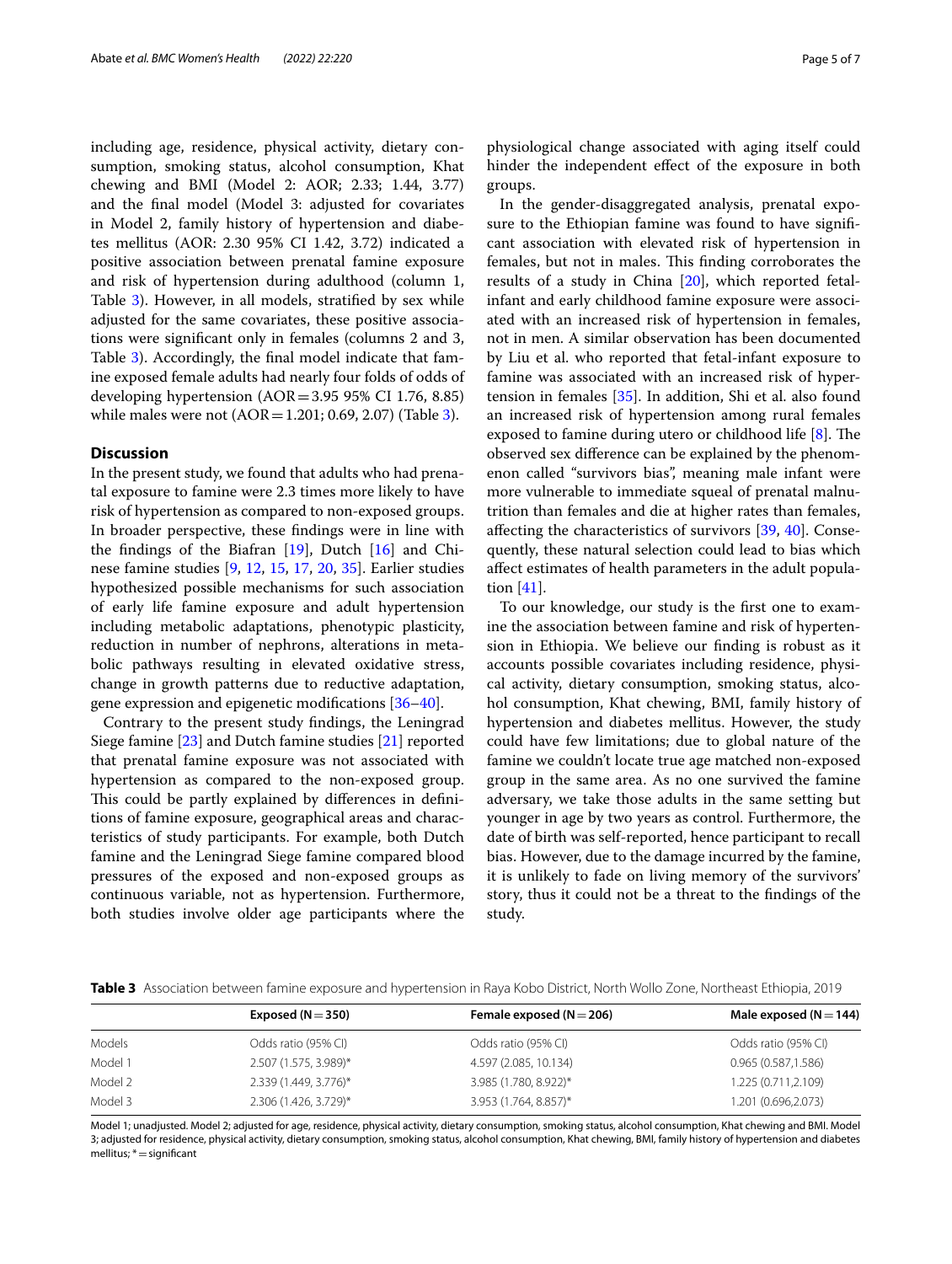## **Conclusions**

Famine exposure during prenatal period have diferential efect on development of hypertension based on sex, where females do have higher risk of hypertension. Contextualized primary prevention programs with special focus on gender is critical in hunger spots of the region.

#### **Abbreviations**

CI: Confdence interval; BMI: Body mass index; COR: Crude odds ratio; AOR: Adjusted odds ratio; PCA: Principal component analysis; FFQ: Food frequency questionnaire (FFQ); SD: Standard deviation.

#### **Supplementary Information**

The online version contains supplementary material available at [https://doi.](https://doi.org/10.1186/s12905-022-01815-w) [org/10.1186/s12905-022-01815-w.](https://doi.org/10.1186/s12905-022-01815-w)

<span id="page-5-17"></span><span id="page-5-16"></span>**Additional fle 1.** Sampling procedure.

**Additional fle 2.** Window of exposure of the Ethiopian Great Famine.

#### **Acknowledgements**

We would like to extend our deepest gratitude to Jimma University for fnancing this study. Our appreciation also goes to the data collectors, supervisors and study Participants.

#### **Author contributions**

KHA conceived the idea. All stated authors, GA, JA, HH and TB are involved in the design, acquisition of data, analysis and interpretation and drafting of the manuscript. All authors read and approved the fnal manuscript.

#### **Funding**

The project cost related to data collection is funded by Jimma University.

### **Availability of data and materials**

All data generated or analysed during this study are included in this published article [and its supplementary information fles/additional fle].

## **Declarations**

### **Ethics approval and consent to participate**

Ethical approval to conduct the study was obtained from the Institutional Review Board of Jimma University, Institute of Health Sciences, Ethiopia, which operate in accordance with relevant guidelines and regulations addressed in the Declaration of Helsinki (reference no. JHRPGD/660/2019). Detailed description of the study was given to community leaders and households with the aim of sensitizing and mobilizing the local population. All participants provided informed consent to participate in the study. Informed written consent was obtained from all literate participants while legally authorized representatives' written informed consent for those who could not read or write was collected.

#### **Consent for publication**

Not applicable.

#### **Competing interests**

The authors declare that they have no competing interests.

#### **Author details**

<sup>1</sup> Food and Nutrition Research Institute, Jimma University, Jimma, Ethiopia.<br><sup>2</sup> Department of Nutrition and Distatics, College of Hoalth Sciences, Debre. Department of Nutrition and Dietetics, College of Health Sciences, DebreTabor University, Debre Tabor, Ethiopia. <sup>3</sup> Department of Public Health, Hosanna College of Health Science, Hosanna, Ethiopia. <sup>4</sup>College of Business and Economics, Jimma University, Jimma, Ethiopia.

Received: 4 July 2021 Accepted: 2 June 2022<br>Published online: 11 June 2022

#### **References**

- <span id="page-5-0"></span>1. Roth GA, Mensah GA, Johnson CO, Addolorato G, Ammirati E, Baddour LM, et al. Global burden of cardiovascular diseases and risk factors, 1990–2019: update from the GBD 2019 study. J Am Coll Cardiol. 2020;76(25):2982–3021.
- <span id="page-5-1"></span>2. Kearney PM, Whelton M, Reynolds K, Muntner P, Whelton PK, He J. Global burden of hypertension: analysis of worldwide data. The Lancet. 2005;365(9455):217–23.
- <span id="page-5-2"></span>3. Coelho GLLM, Collaboration NRF. Worldwide trends in blood pressure from 1975 to 2015: a pooled analysis of 1479 population-based measurement studies with 19· 1 million participants. 2017.
- <span id="page-5-3"></span>4. Bigna JJ, Noubiap JJ. The rising burden of non-communicable diseases in sub-Saharan Africa. Lancet Glob Health. 2019;7(10):e1295–6.
- <span id="page-5-4"></span>5. Defo BK. Demographic, epidemiological, and health transitions: are they relevant to population health patterns in Africa? Glob Health Action. 2014;7(1):22443.
- <span id="page-5-5"></span>6. Harper K, Armelagos G. The changing disease-scape in the third epidemiological transition. Int J Environ Res Public Health. 2010;7(2):675–97.
- <span id="page-5-6"></span>7. Popkin BM. Relationship between shifts in food system dynamics and acceleration of the global nutrition transition. Nutr Rev. 2017;75(2):73–82.
- <span id="page-5-7"></span>8. Shi Z, Nicholls SJ, Taylor AW, Magliano DJ, Appleton S, Zimmet P. Early life exposure to Chinese famine modifes the association between hypertension and cardiovascular disease. J Hypertens. 2018;36(1):54–60.
- <span id="page-5-10"></span>9. Yu C, Wang J, Li Y, Han X, Hu H, Wang F, et al. Exposure to the Chinese famine in early life and hypertension prevalence risk in adults. J Hypertens. 2017;35(1):63–8.
- <span id="page-5-8"></span>10. Zhao R, Duan X, Wu Y, Zhang Q, Chen Y. Association of exposure to Chinese famine in early life with the incidence of hypertension in adulthood: A 22-year cohort study. Nutr Metab Cardiovasc Dis. 2019;29(11):1237–44.
- <span id="page-5-9"></span>11. Barker DJP. Mothers, babies, and health in later life: Elsevier Health Sciences; 1998.
- <span id="page-5-11"></span>12. Wang P-X, Wang J-J, Lei Y-X, Xiao L, Luo Z-C. Impact of fetal and infant exposure to the Chinese Great Famine on the risk of hypertension in adulthood. PLoS ONE. 2012;7(11): e49720.
- 13. Shasha-Lavsky H, Eilat-Zanani S, Shasha SM. chronic Health conditions in Jewish Holocaust survivors Born during World War II. Sat.12:20.
- 14. Liu L, Xu X, Zeng H, Zhang Y, Shi Z, Zhang F, et al. Increase in the prevalence of hypertension among adults exposed to the Great Chinese Famine during early life. Environ Health Prev Med. 2017;22(1):64.
- <span id="page-5-19"></span>15. Wang Z, Li C, Yang Z, Zou Z, Ma J. Infant exposure to Chinese famine increased the risk of hypertension in adulthood: results from the China Health and Retirement Longitudinal Study. BMC Public Health. 2016;16(1):435.
- <span id="page-5-18"></span>16. Stein AD, Zybert PA, Van der Pal-de BK, Lumey L. Exposure to famine during gestation, size at birth, and blood pressure at age 59 y: evidence from the Dutch Famine. Eur J Epidemiol. 2006;21(10):759–65.
- <span id="page-5-20"></span>17. Li Y, Jaddoe VW, Qi L, He Y, Lai J, Wang J, et al. Exposure to the Chinese famine in early life and the risk of hypertension in adulthood. J Hypertens. 2011;29(6):1085–92.
- 18. Keinan-Boker L, Shasha-Lavsky H, Eilat-Zanani S, Edri-Shur A, Shasha SM. Chronic health conditions in Jewish Holocaust survivors born during World War II. Israel Med Assoc J IMAJ. 2015;17(4):206–12.
- <span id="page-5-15"></span>19. Hult M, Tornhammar P, Ueda P, Chima C, Bonamy A-KE, Ozumba B, et al. Hypertension, diabetes and overweight: looming legacies of the Biafran famine. PLoS One. 2010;5(10):e13582.
- <span id="page-5-12"></span>20. Chen H, Nembhard WN, Stockwell HG. Sex-specifc efects of fetal exposure to the 1959–1961 Chinese famine on risk of adult hypertension. Matern Child Health J. 2014;18(3):527–33.
- <span id="page-5-13"></span>21. Roseboom TJ, van der Meulen JH, Ravelli AC, van Montfrans GA, Osmond C, Barker DJ, et al. Blood pressure in adults after prenatal exposure to famine. J Hypertens. 1999;17(3):325–30.
- 22. Stanner SA, Yudkin JS. Fetal programming and the Leningrad Siege study. Twin Res Hum Genet. 2001;4(5):287–92.
- <span id="page-5-14"></span>23. Stanner SA, Bulmer K, Andres C, Lantseva OE, Borodina V, Poteen V, et al. Does malnutrition in utero determine diabetes and coronary heart